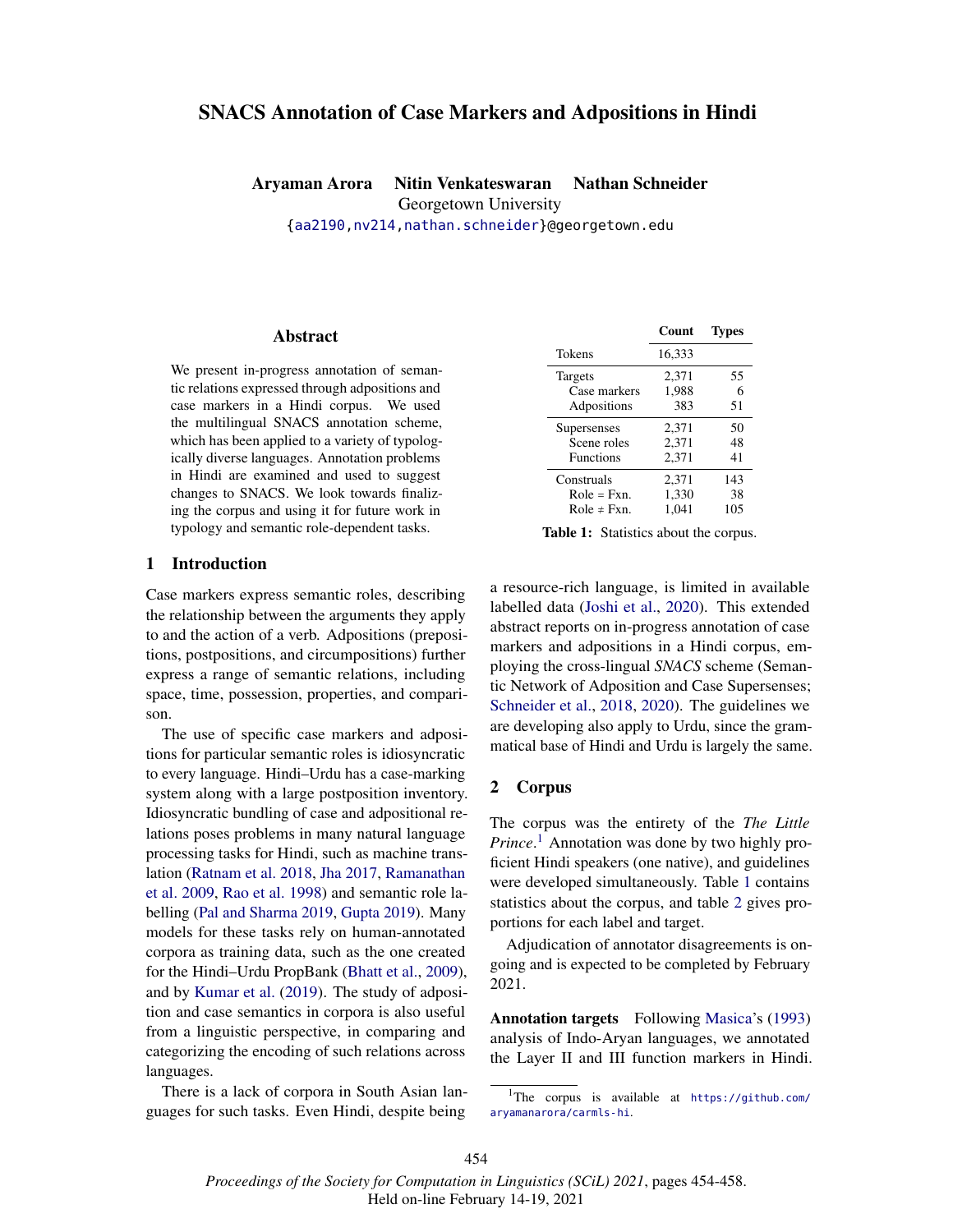|             | <b>Type</b>                     | $\%$ | Scene role         | $\%$ | <i>Function</i>    | $\%$ | Scene role $\rightsquigarrow$ Function   | $\%$ |
|-------------|---------------------------------|------|--------------------|------|--------------------|------|------------------------------------------|------|
|             | $k\bar{a}$ (GEN)                | 28.7 | <b>EXPERIENCER</b> | 11.1 | <b>AGENT</b>       | 13.4 | THEME <sub><sup>*</sup>THEME</sub>       | 6.7  |
|             | $ko$ (ACC/DAT)                  | 19.1 | ORIGINATOR         | 8.3  | <b>GESTALT</b>     | 11.9 | EXPERIENCER~RECIPIENT                    | 6.4  |
|             | $ne$ (ERG)                      | 12.1 | <b>THEME</b>       | 7.3  | <b>THEME</b>       | 11.3 | ORIGINATOR $\rightsquigarrow$ AGENT      | 5.9  |
| Markers     | se (INS/ABL/COM)                | 10.7 | <b>TOPIC</b>       | 6.5  | <b>RECIPIENT</b>   | 9.0  | $Locus \rightarrow Locus$                | 5.5  |
|             | $mem (LOC-in)$                  | 7.6  | LOCUS              | 6.0  | <b>LOCUS</b>       | 7.6  | <b>GESTALT GESTALT</b>                   | 5.1  |
| Case        | $par$ (LOC-on)                  | 4.6  | <b>GESTALT</b>     | 5.4  | <b>SOURCE</b>      | 5.1  | $Locus \rightarrow Locus$                | 4.7  |
|             | $tak$ (ALL)                     | 1.0  | <b>AGENT</b>       | 5.2  | <b>TOPIC</b>       | 4.6  | $AGENT \rightarrow AGENT$                | 4.1  |
|             | <b>Type</b>                     | $\%$ | Scene role         | $\%$ | <i>Function</i>    | $\%$ | <i>Scene role</i> $\rightarrow$ Function | $\%$ |
|             | ke lie ("for")                  | 4.0  | COMPREF.           | 2.3  | COMPREE.           | 3.0  | COMPREF.~COMPREF.                        | 2.2  |
|             | <i>jaise</i> ("like")           | 1.3  | <b>PURPOSE</b>     | 1.3  | <b>BENEFICIARY</b> | 1.6  | <b>PURPOSE→PURPOSE</b>                   | 1.3  |
| Adpositions | $ke$ $p\bar{a}s$ ("near")       | 1.2  | EXPLANATION        | 1.3  | LOCUS              | 1.4  | $EXPL.\rightarrow EXPL.$                 | 1.3  |
|             | kī tarah ("like")               | 1.1  | <b>MANNER</b>      | 1.3  | <b>PURPOSE</b>     | 1.4  | EXPERIENCER~BENEF.                       | 1.1  |
|             | $v\bar{a}l\bar{a}$ (adjectival) | 1.0  | TIME               | 1.1  | <b>EXPLANATION</b> | 1.3  | $Topic \rightarrow Topic$                | 1.0  |

Table 2: Breakdown of label counts along various dimensions, divided between case markers and adpositions. Each of the 8 tables is independent.

These include all of the simple case markers<sup>2</sup> and all of the adpositions. $3$ 

We also decided to annotate the suffix *vala* when used in an adjectival sense (e.g. *choṭā-vālā kamrā* 'the room that is small'), the comparison terms *jaisā* and *jaise*, the extent and similarity particle *sa¯* (*chot .a-s ¯ a kamr ¯ a¯* 'small-ish room'), and the emphatic particles *bhī*, *hī*, *to* (Koul, 2008, 137– 156). All of these modify the preceding token and mediate a semantic relation between their object and the object's governor, just as conventionallydesignated postpositions do.

The directly-declined Layer I cases of nominative, oblique, and vocative were not annotated. The final corpus will investigate these further.

## 3 SNACS

The Semantic Network of Adposition and Case Supersenses (SNACS; Schneider et al., 2018, 2020) is a multilingual annotation scheme with 50 supersenses that characterize the use of adpositions and case markers at a coarse level of granularity. This scheme is akin to linguistic models of argument structure such as semantic roles and theta roles (including traditional categories such as AGENT and THEME), but expanded to include roles for adpositional relations, such as WHOLE for whole–part, SOCIALREL for interpersonal relations, etc.

A useful feature of SNACS is the *construal system* (Hwang et al., 2017), which allows an annotator to give one label for the morphosyntactic

role or inherent lexical meaning (function) and another label for the predicate-licensed semantic relation (scene role) of a token. This is expressed as SCENEROLE→FUNCTION, and is useful for disambiguating the use of different encodings of the same semantic relation such as "she is looking **at** me" (STIMULUS<sup></sup>→DIRECTION) and "he is listening **to** me" (STIMULUS<sup></sup><sup>→</sup>GOAL). When the scene role and function are identical, a single label is given.

SNACS, thus far, has been used to annotate the English STREUSLE corpus (Schneider and Smith, 2015), *The Little Prince* in English and translations of it into Korean (Hwang et al., 2020), Mandarin (Peng et al., 2020; Zhu et al., 2018) and German, with ongoing annotation efforts in Finnish, Latin, and Gujarati and past work on French and Hebrew. There has also been annotation of L2 English (Kranzlein et al., 2020). This effort is accompanied by the release of language-specific guidelines (based on Schneider et al., 2020) that aid in annotator training.

#### 4 Applying SNACS to Hindi–Urdu

Several linguistic features of Hindi–Urdu adposition and case semantics posed difficulties in annotating. Some are examined below. The annotation process itself relied on grammatical analyses of Hindi such as Koul (2008), dictionaries (McGregor, 1993; Dasa, 1965–1975), and native speaker judgements.

Functions for case markers Case markers encode little lexical content relative to adpositions. Table 2 shows the dominance of case markers in every category; given their versatility, delineating their prototypical functions is difficult. For exam-

<sup>2</sup> *ne* (ergative), *ko* (dative-accusative), *se* (instrumentalablative-comitative),  $k\bar{a}/k\bar{e}/k\bar{i}$  (genitive), *mem* (locative-IN), *tak* (allative), *par* (locative-ON). Declined forms of the pronouns (including the reflexive *apna¯*) were also included.

 $3<sup>3</sup>$ An open class, given the productivity of the oblique genitive *ke* as a postposition former.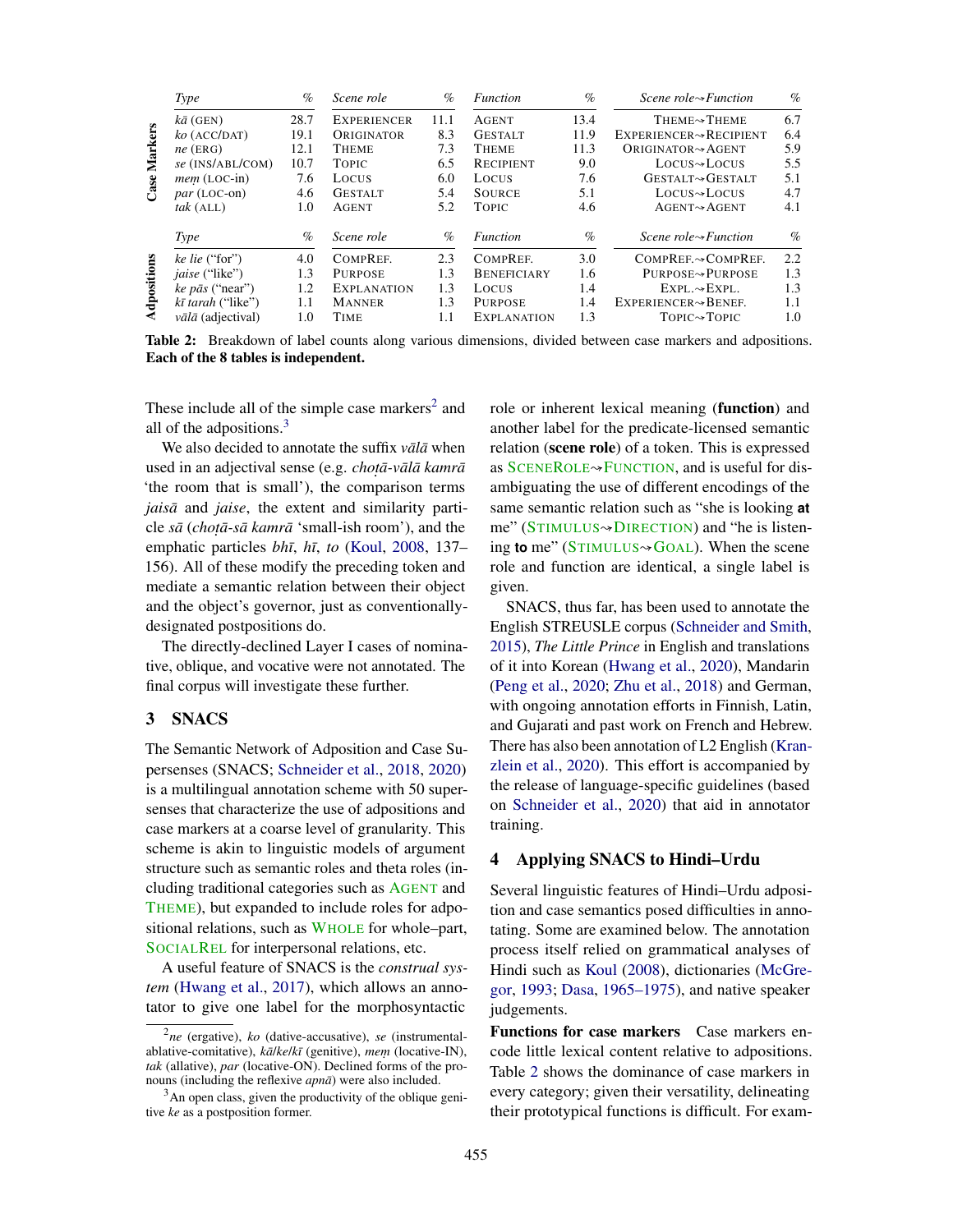ple, a comparative in Hindi–Urdu is expressed with the ablative case marker *se*—should the function be SOURCE (as expected for the ablative case) or the narrower COMPARISONREF in this sense? This is an unresolved question; in labelling, we chose narrower functions when their use seemed to be a relation that is not completely supplied by the predicate.

In other cases, with highly polysemous markers such as *se*, it is difficult to pick a single function corresponding to an obvious grammatical case. For example, the verb *pūchnā* 'to ask' takes an argument, marked with *se*, indicating the person being asked. This instance of *se* could be construed as the ablative case (reflecting the return of a response from the person asked) or the comitative case (indicating a co-participant in communication, exactly as for verbs such as *kahnā* 'to say').

(1) us-**se** 3SG.OBL-? self.GEN question ask.IMP apna¯ saval¯ pūcho. 'Ask them:RECIPIENT↝? your question.'

To resolve this issue we looked to typological evidence, in keeping with SNACS's multilingual aims: the closely-related language Punjabi, which has separate ablative (*tom*) and comitative (*nal*) markers, uses the ablative in this construction, so we labelled the function SOURCE.

Non-nominative/ergative subjects The AGENT is prototypically expressed with the ergative case marker *ne* or the unmarked nominative. To express modality, Hindi–Urdu, like other Indo-Aryan languages, employs various aspectual light verbs along with differential subject marking (de Hoop and Narasimhan, 2005). One example is the dative subject indicating obligation:

- (2) a. maim. -**ne** likha¯ 1SG-ERG write.PRF 'I:ORIGINATOR<sup>√</sup>AGENT wrote it.'
	- b. mujh-**ko** 1SG.OBL-DAT do.INF fall.PRF likhnā paŗā 'I:ORIGINATOR $\rightsquigarrow$ ? had to write it.'

In these, the subject's scene role is ORIGINATOR as it is a producer of writing. In (2b), an expression of obligation, the subject is not only compelled to act by some outer force (fitting a THEME) but is also performing the action unaided (AGENT). SNACS currently cannot resolve the conflict between these two equally valid functions; we currently label (2b) as ORIGINATOR  $\rightsquigarrow$  RECIPIENT in

keeping with the morphosyntax of the dative subject. The issue is a broader problem of dealing with force dynamics in semantic role labelling, and may require new labels.

Other unconventional subjects are less problematic. South Asian languages near-universally have dative subject EXPERIENCERs (Verma and Mohanan, 1990). $^{4}$  For these, the prototypical RECIPI-ENT subject is fitting. The passive subject also has the unambiguous function of AGENT, just as the English passive **by**.

Causative constructions Indo-Aryan languages, through suffixation, derive indirect and direct causative verbs from intransitive verbs. Indirect causatives take an argument in the instrumental case that is an *impelled agent*, grammatically distinguished from a true INSTRUMENT:

- (3) us-ne 3SG.ERG key.OBL=INS door.NOM open.PRF cābhī=se darvāzā kholā 'She opened the door [with a key]:INSTRUMENT.'
- (4) us-ne 3SG.ERG owner.OBL=INS door.NOM malik= ¯ **se** darvāzā khulvāyā open.CAUS.PRF 'She made [the landlord]:? open the door.'

Much like an obligated agent, the impelled agent takes part in two events, exhibiting properties of both AGENT and THEME. Furthermore, an impelled agent can control INSTRUMENTs of its own, and there cannot be two participants in the scene with the same semantic role (Begum and Sharma, 2010). For SNACS, Shalev et al. (2019) mentioned similar issues in English.

This construction was rare in our corpus, but we find the best solution for this is a new label for animate and ambiguously volitional counterparts to INSTRUMENT in the SNACS hierarchy, much like the distinction between inanimate CAUSER and animate AGENT.

Emphatic particles Following work on SNACS for Korean, which created a new label FOCUS for "postpositions that indicate the focus of a sentence (FOC), contributing information such as contrastiveness, likelihood, or value judgements" (Hwang et al., 2020), we found that the Hindi emphatic particles  $h\bar{i}$  'only',  $bh\bar{i}$  'also, too', *to* (contrastive), and some uses of *tak* 'even' function as focus postpositions and thus merited annotation.

<sup>&</sup>lt;sup>4</sup> Some South Asian languages have dative POSSESSORs.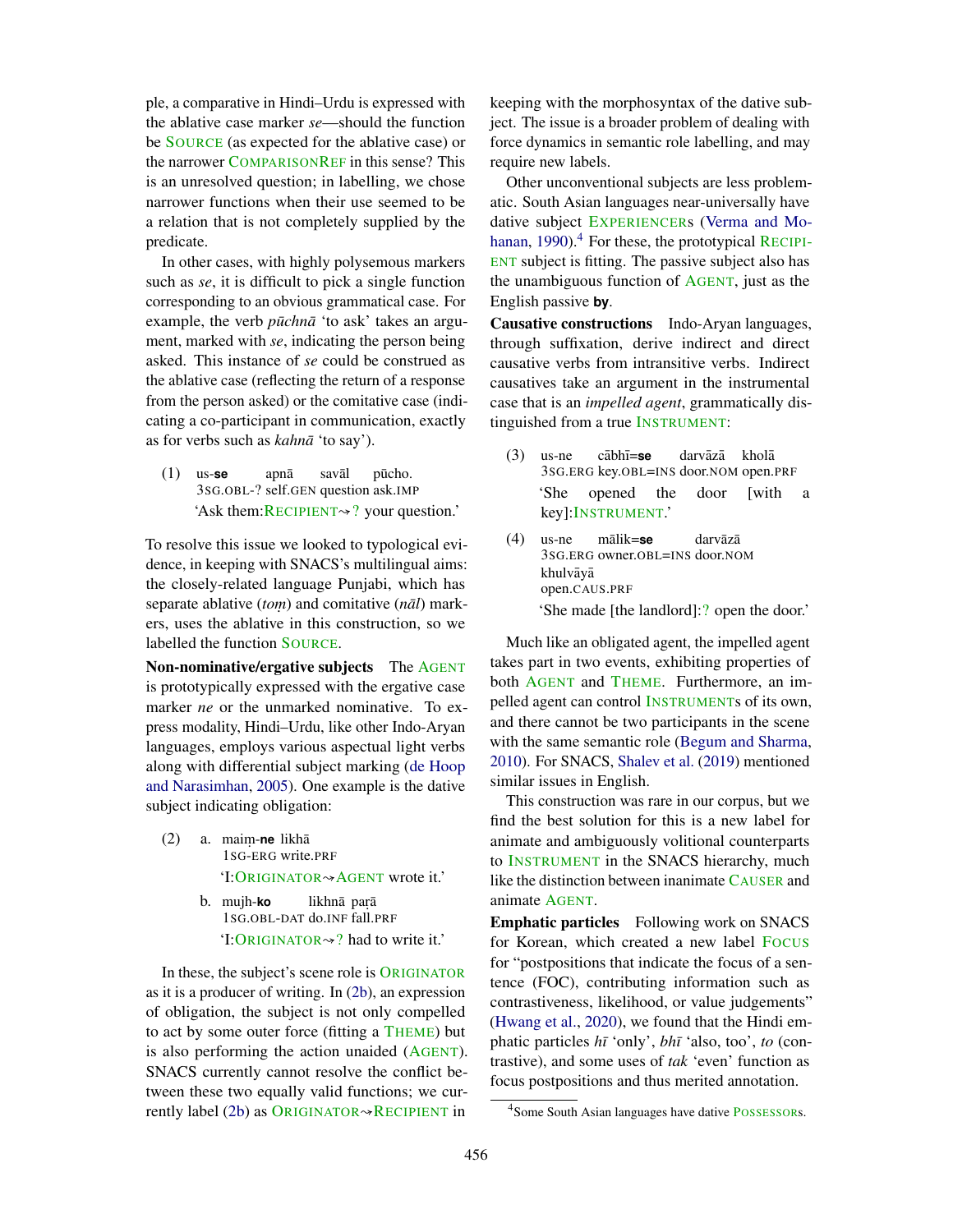| Category    | Count | <b>Scene</b> | <b>Function</b> |
|-------------|-------|--------------|-----------------|
| All         | 2.371 | 75.7%        | 82.4%           |
| Top 5       | 1,856 | 76.9%        | 84.4%           |
| Other       | 515   | 71.6%        | 75.6%           |
| ke bāre mem | 23    | $100.0\%$    | 100.0%          |
| ke alāvā    | 7     | 100.0%       | 100.0%          |
| ke lie      | 95    | 89.5%        | 96.8%           |
| ke prati    | 8     | 0.0%         | 87.5%           |
| tak         | 23    | 73.9%        | 56.5%           |
| ke pās      | 31    | 93.5%        | 51.6%           |

Table 3: Raw interannotator agreement statistics for all targets (top third), and the top three (middle third) and bottom three (bottom third) targets by scene role and function agreement.

|                  | Scene  | Function |
|------------------|--------|----------|
| Cohen's $\kappa$ | 0.7469 | 0.8104   |
| Fleiss' $\kappa$ | 0.7504 | 0.8164   |

Table 4: Cohen's Kappa and Fleiss' Kappa statistics for measuring inter-rater reliability.

#### 5 Interannotator agreement

Table 3 shows interannotator agreement rates over targets for all chapters of *The Little Prince* annotated by both annotators. The Top 5 category includes the top five case markers by their label counts, as seen in table 2. The table also shows interannotator agreement rates for the top and bottom three target types by scene and function agreement. Some targets have unambiguous lexical and governor-licensed meanings, such as *ke bāre mem* (marked TOPIC for both) and *ke alāvā* (marked PARTPORTION for both). The case of *ke prati* is somewhat unusual in having zero scene agreement with high function agreement (with the function largely agreed as DIRECTION), suggesting a versatility in the interpretation of the governor-licensed relationship. The case of *ke pās* has high scene agreement (given that the term unambiguously indicates the possessor-possession relationship between governor and governee) and low function agreement (due to the annotators' disagreement over the possessive or locative significance of the term)

Table 4 shows Cohen's κ (Cohen, 1960) and Fleiss'  $\kappa$  (Fleiss, 1971) inter-annotator agreement statistics for the scene and function roles. The probabilities of agreement by chance using Cohen's κ metric are 4.0% for the scene label and 7.1% for the function label. The probabilities of agreement by chance using Fleiss'  $\kappa$  metric are 5.1% for the scene label and 7.2% for the function label. These low probabilities suggest the presence of well-defined patterns of lexical and governorlicensed meanings of case markers and adpositions.

#### 6 Conclusion

We have adapted SNACS to Hindi–Urdu, developing guidelines and annotating a substantial preliminary corpus of *The Little Prince* in Hindi. Issues in annotating case markers, modality, and causatives were raised. Future work will finalize the corpus, resolve these linguistic issues, and examine NLP applications of the data, such as automatic prediction of SNACS labels, alignment and cross-lingual comparison, and the release of guidelines for Hindi– Urdu.

### Acknowledgements

We thank Jena Hwang, Vivek Srikumar, and Jakob Prange for helpful discussions about annotation issues and drafting guidelines, Miriam Butt for suggesting useful linguistic literature, and Archna Bhatia for initial work on Hindi before this annotation project began. We also thank the three anonymous SCiL reviewers and three more anonymous SIGTYP reviewers whose input was invaluable in writing this extended abstract.

## References

- Rafiya Begum and Dipti Misra Sharma. 2010. A preliminary work on Hindi causatives. In *Proceedings of the Eighth Workshop on Asian Language Resouces*, pages 120–128, Beijing, China.
- Rajesh Bhatt, Bhuvana Narasimhan, Martha Palmer, Owen Rambow, Dipti Sharma, and Fei Xia. 2009. A multi-representational and multi-layered treebank for Hindi/Urdu. In *Proceedings of the Third Linguistic Annotation Workshop (LAW III)*, pages 186–189, Suntec, Singapore.
- J. Cohen. 1960. A coefficient of agreement for nominal scales. *Educational and Psychological Measurement*, 20(1):37 – 46.
- Syamasundara Dasa. 1965–1975. *Hindī śabdasāgara*. Nagari Pracarini Sabha.
- Helen de Hoop and Bhuvana Narasimhan. 2005. Differential case-marking in Hindi. In Mengistu Amberber and Helen De Hoop, editors, *Competition and Variation in Natural Languages*, Perspectives on Cognitive Science, pages 321 – 345. Elsevier, Oxford.
- J. L. Fleiss. 1971. Measuring nominal scale agreement among many raters. *Psychological Bulletin*, 76(5):378 – 382.